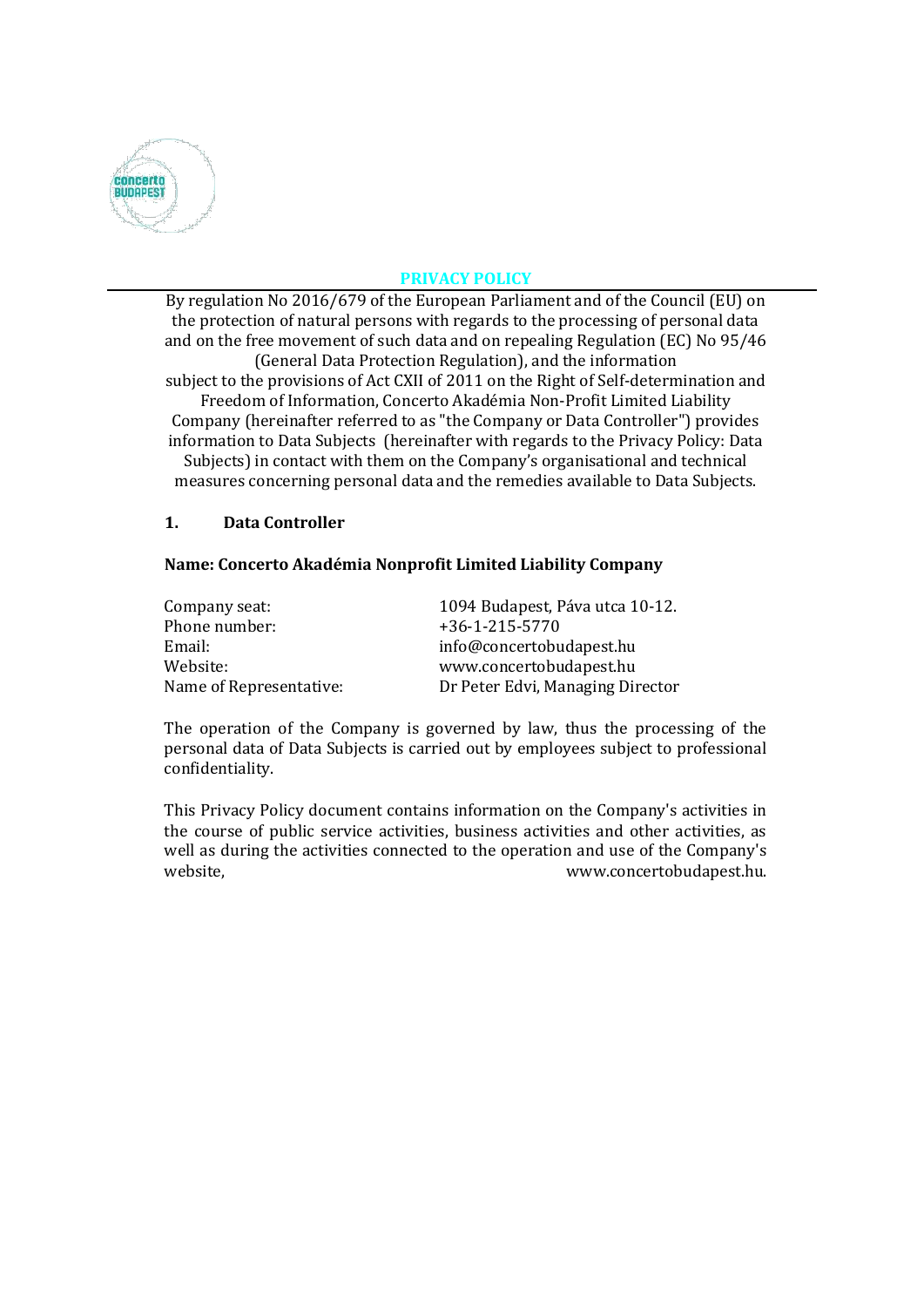# **2. Data management**

| Description of<br>the data asset              | Data asset, the<br>scope of<br>managed data                                                                                                                                                                                                                                                                  | Purpose of<br>data<br>management                                                                       | Legal basis of data<br>management                                  | Duration period of<br>data management                                            | Eligible persons to<br>access data                                                        |
|-----------------------------------------------|--------------------------------------------------------------------------------------------------------------------------------------------------------------------------------------------------------------------------------------------------------------------------------------------------------------|--------------------------------------------------------------------------------------------------------|--------------------------------------------------------------------|----------------------------------------------------------------------------------|-------------------------------------------------------------------------------------------|
| Employment-related data management            |                                                                                                                                                                                                                                                                                                              |                                                                                                        |                                                                    |                                                                                  |                                                                                           |
| <b>Employment</b><br>contract                 | Name, address,<br>place and date<br>of birth,<br>mother's<br>maiden name,<br>tax ID, Social<br>Security<br>Number, bank<br>account<br>number, gross<br>and net wages,<br>working hours<br>Source of data:<br>submitted by<br>Data Subject.<br>No other data<br>collection is<br>performed by<br>our Company. | Fulfilment of<br>obligations<br>described by<br>Section 42 of<br>the Labour<br>Code                    | consent of Data<br>Subject, legal<br>obligation/authorisa-<br>tion | 5-year limitation<br>period following<br>the termination<br>of employment        | managing director,<br>financial director,<br>external data<br>processor, payroll<br>clerk |
| <b>Reporting of</b><br>insured<br>individuals | Name, address,<br>place and date<br>of birth,<br>mother's<br>maiden name,<br>tax ID, Social<br>Security<br>Number,<br>working hours,<br>nature of<br>employment<br>Source of data:<br>submitted<br>previously by<br>Data Subject.<br>No other data<br>collection is<br>performed by<br>our Company.          | legal<br>obligation<br>according to<br>Part 24 of<br>Section 18 of<br>the Act on<br>Social<br>Security | legal obligation                                                   | limitation of tax<br>law period<br>following the<br>termination of<br>employment | managing director,<br>financial director,<br>external data<br>processor, payroll<br>clerk |
| Data required<br>for payroll<br>purposes      | Name, Social<br>Security<br>Number, tax ID,<br>address, place<br>and date of<br>birth, wage<br>data, data of tax<br>and other<br>contributions<br>Source of data:<br>submitted by<br>Data Subject.<br>No other data                                                                                          | legal<br>obligation<br>according to<br>Part 24 of<br>Section 18 of<br>the Act on<br>Social<br>Security | legal obligation                                                   | pension<br>entitlement -<br>prescribed<br>preservation<br>period                 | managing director,<br>financial director,<br>external data<br>processor, payroll<br>clerk |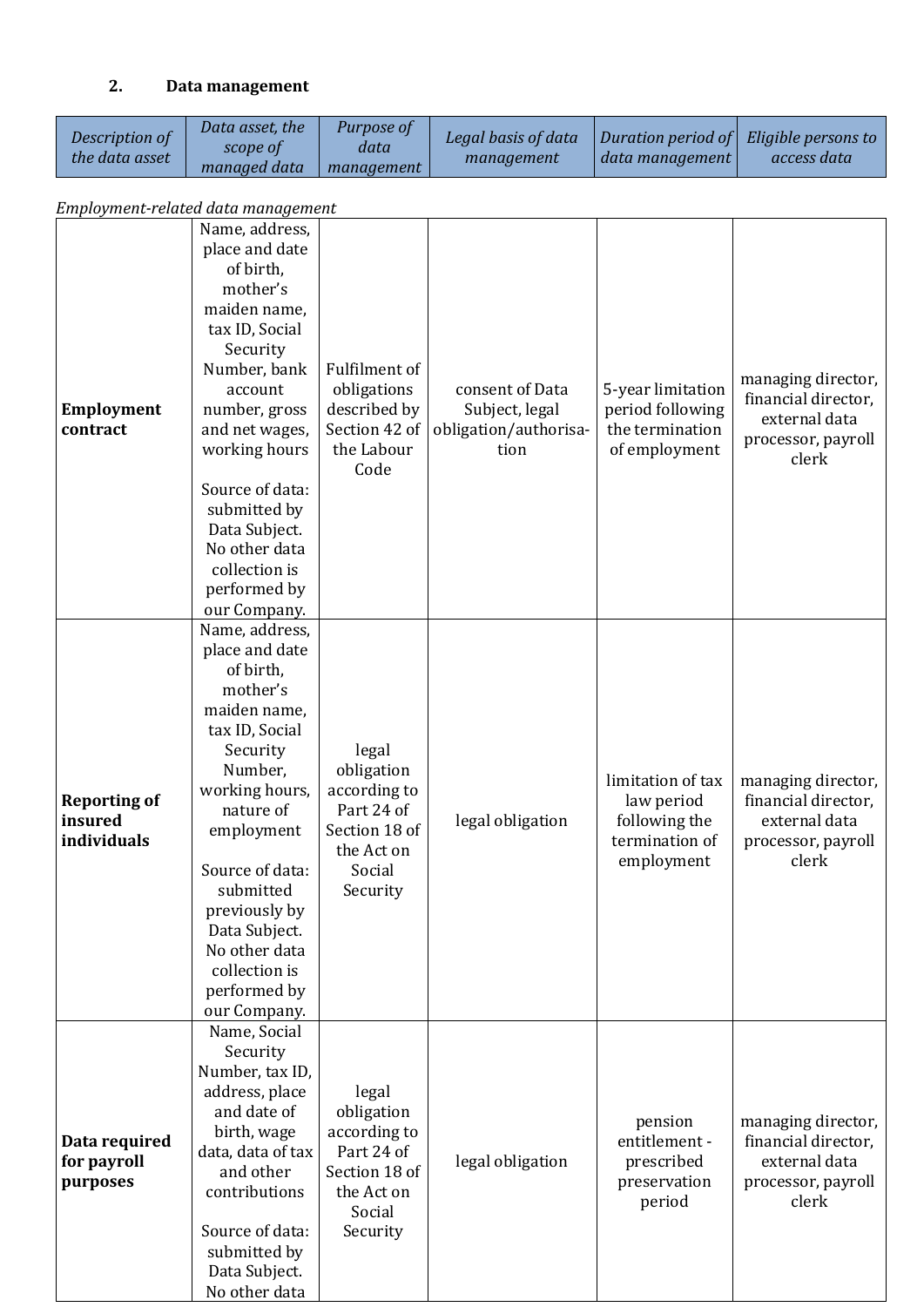|                                                  | collection is<br>performed by<br>our Company.                                                                                                                                                                         |                                                                                                        |                                                                                                                                                                                 |                                                                                  |                                                                                           |
|--------------------------------------------------|-----------------------------------------------------------------------------------------------------------------------------------------------------------------------------------------------------------------------|--------------------------------------------------------------------------------------------------------|---------------------------------------------------------------------------------------------------------------------------------------------------------------------------------|----------------------------------------------------------------------------------|-------------------------------------------------------------------------------------------|
|                                                  |                                                                                                                                                                                                                       |                                                                                                        |                                                                                                                                                                                 |                                                                                  |                                                                                           |
| <b>Declaration of</b><br>personal tax<br>benefit | Name, tax ID,<br>address, place<br>and date of<br>birth<br>potentially,<br>disease: ICD<br>code<br>Source of data:<br>submitted by<br>Data Subject.<br>No other data<br>collection is<br>performed by<br>our Company. | legal<br>obligation<br>according to<br>Part 24 of<br>Section 18 of<br>the Act on<br>Social<br>Security | legal obligation                                                                                                                                                                | limitation of tax<br>law period<br>following the<br>termination of<br>employment | managing director,<br>financial director,<br>external data<br>processor, payroll<br>clerk |
| <b>Family tax</b><br>relief                      | Name, Tax ID,<br>address, place<br>and date of<br>birth, data of<br>dependants<br>Source of data:<br>submitted by<br>Data Subject.<br>No other data<br>collection is<br>performed by<br>our Company.                  | legal<br>obligation<br>according to<br>Part 24 of<br>Section 18 of<br>the Act on<br>Social<br>Security | legal obligation                                                                                                                                                                | limitation of tax<br>law period<br>following the<br>termination of<br>employment | director, financial<br>director, external<br>data processor,<br>payroll clerk             |
| <b>Attendance</b><br>sheet                       | Name, data,<br>signature<br>Source of data:<br>submitted by<br>Data Subject.<br>No other data<br>collection is<br>performed by<br>our Company.                                                                        | legal<br>obligation<br>according to<br>Section 134<br>of the<br>Labour Code                            | legal obligation                                                                                                                                                                | limitation of tax<br>law period<br>following the<br>termination of<br>employment | director, financial<br>director, external<br>data processor,<br>payroll clerk             |
| <b>Internet use</b>                              | logfile, IP<br>addresses<br>Source of Data:<br>the internet<br>system. No<br>other data<br>collection is<br>performed by<br>our Company.                                                                              | Employee<br>monitoring<br>according to<br>Part 1 of<br>Section 11 of<br>the Labour<br>Code             | legitimate interest<br>With regards to a<br>legitimate interest,<br>the result of the<br>consideration<br>process will be<br>published on the<br>Privacy tab of our<br>website. | statute of<br>limitation                                                         | managing director,<br>financial director                                                  |
| <b>Phone use</b>                                 | Name, phone<br>number, date<br>Source of Data:<br>the closed<br>internal phone<br>system and<br>mobile                                                                                                                | Employee<br>monitoring<br>according to<br>Part 1 of<br>Section 11 of<br>the Labour<br>Code             | legitimate interest<br>With regards to<br>legitimate interest,<br>the result of the<br>consideration<br>process will be<br>published on the                                     | statute of<br>limitation                                                         | managing director,<br>financial director                                                  |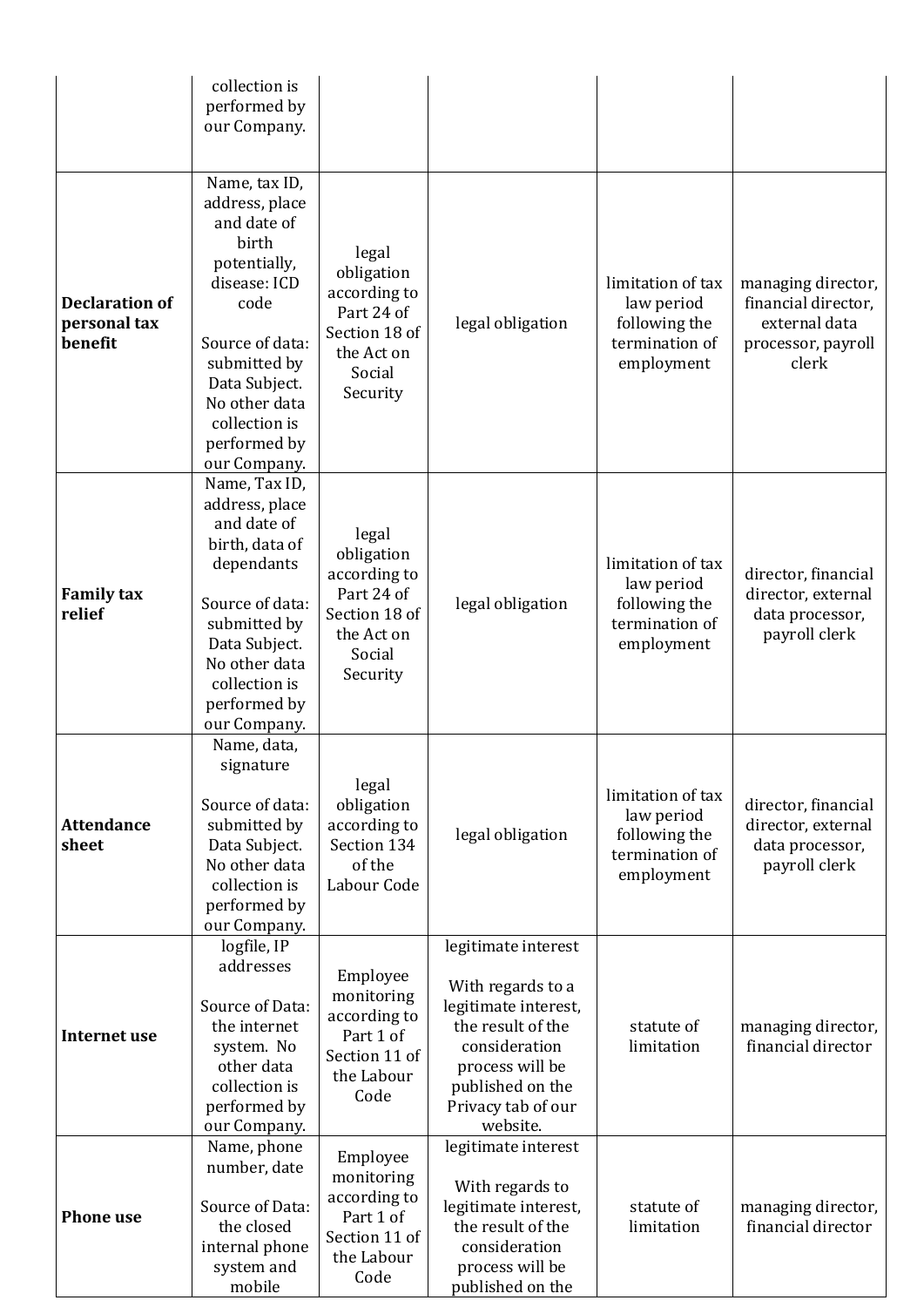|                      | provider of the<br>Company. No<br>other data<br>collection is<br>performed by<br>our Company.                                                                         |                                                                                            | Privacy tab of our<br>website.                                                                                                                                                  |                          |                                          |
|----------------------|-----------------------------------------------------------------------------------------------------------------------------------------------------------------------|--------------------------------------------------------------------------------------------|---------------------------------------------------------------------------------------------------------------------------------------------------------------------------------|--------------------------|------------------------------------------|
| <b>Email traffic</b> | cannot be<br>precisely<br>determined<br>Source of Data:<br>the mailing<br>system of the<br>Company. No<br>other data<br>collection is<br>performed by<br>our Company. | Employee<br>monitoring<br>according to<br>Part 1 of<br>Section 11 of<br>the Labour<br>Code | legitimate interest<br>With regards to a<br>legitimate interest,<br>the result of the<br>consideration<br>process will be<br>published on the<br>Privacy tab of our<br>website. | statute of<br>limitation | managing director,<br>financial director |

*Management of data relating to contractual partners in connection with public assignments, business and other activities:* 

| Data of contact<br>person | Name, phone<br>number, email<br>address<br>Source of data:<br>submitted by<br>Data Subject.<br>No other data<br>collection is<br>performed by | fulfilment of<br>contract,<br>prevention of<br>legal<br>disputes | legitimate interest<br>With regards to<br>legitimate interest,<br>the result of the<br>consideration<br>process will be<br>published on the<br>Privacy tab of our<br>website. | contractual<br>limitation of<br>obligation<br>resulting from<br>contract | managing director,<br>financial director,<br>financial personnel |
|---------------------------|-----------------------------------------------------------------------------------------------------------------------------------------------|------------------------------------------------------------------|-------------------------------------------------------------------------------------------------------------------------------------------------------------------------------|--------------------------------------------------------------------------|------------------------------------------------------------------|
|                           | our Company.                                                                                                                                  |                                                                  |                                                                                                                                                                               |                                                                          |                                                                  |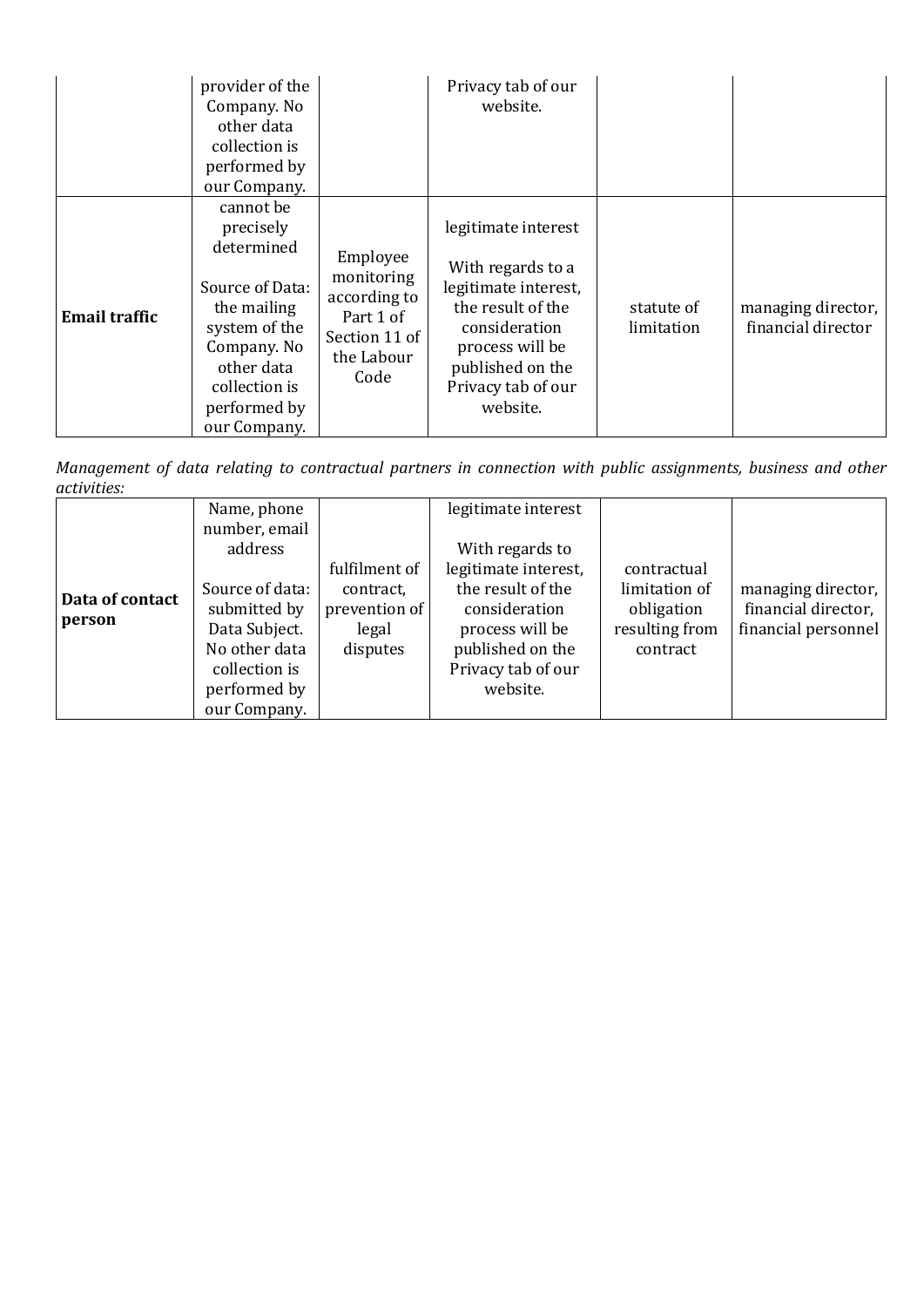#### *Data management in connection with images:*

| Camera system<br>with the<br>purpose of<br>property<br>protection                                        | image<br>Source of data:<br>recordings of<br>the camera<br>system                                                         | property<br>protection,<br>prevention of<br>legal disputes                               | With regards to<br>legitimate interest,<br>the result of the<br>consideration<br>process will be<br>published on the<br>Privacy tab of our<br>website. | 3 working days                             | managing director,<br>financial director |
|----------------------------------------------------------------------------------------------------------|---------------------------------------------------------------------------------------------------------------------------|------------------------------------------------------------------------------------------|--------------------------------------------------------------------------------------------------------------------------------------------------------|--------------------------------------------|------------------------------------------|
| <b>Educational</b><br>video featuring<br>on video<br>sharing<br>platforms or in<br>other social<br>media | image<br>Source of data:<br>consent of<br>Data Subject.<br>No other data<br>collection is<br>performed by<br>our Company. | dissemination<br>of information,<br>communication<br>related to<br>public<br>assignments | consent of Data<br>Subject                                                                                                                             | upon the<br>request of the<br>Data Subject | managing director,<br>financial director |

*Data management connected to event organisation:*

| риса танадетске соннессей со сусте огдинзисты. |               |                |                      |                   |                     |
|------------------------------------------------|---------------|----------------|----------------------|-------------------|---------------------|
| Personal<br>data                               | Name, title,  | required for   | fulfilment of        | contractual       | managing            |
| individuals<br>of                              | email         | the            | contract and         | limitation of     | director, financial |
| registered<br>at                               | address,      | organisation   | legitimate interest  | obligation        | director, event     |
| events                                         | phone         | of events, for |                      | resulting from    | organisers and      |
|                                                | number,       | invoices and   | With regards to      | contract or       | viewers of sharing  |
|                                                | billing       | the postage of | legitimate interest, | straight after ht | platforms           |
|                                                | address,      | purchased      | the result of the    | event until the   |                     |
|                                                | video and     | publications   | consideration        | Data Subject      |                     |
|                                                | audio         |                | process will be      | requests the      |                     |
|                                                | recording     |                | published on the     | deletion of the   |                     |
|                                                |               |                | Privacy tab of our   | video or audio    |                     |
|                                                | Source of     |                | website.             | recordings.       |                     |
|                                                | Data:         |                |                      |                   |                     |
|                                                | submitted by  |                |                      |                   |                     |
|                                                | the Data      |                |                      |                   |                     |
|                                                | Subject,      |                |                      |                   |                     |
| consent of the                                 |               |                |                      |                   |                     |
| Data Subject                                   |               |                |                      |                   |                     |
|                                                | for the video |                |                      |                   |                     |
|                                                | or audio      |                |                      |                   |                     |
|                                                | recording. No |                |                      |                   |                     |
|                                                | other data    |                |                      |                   |                     |
|                                                | collection is |                |                      |                   |                     |
|                                                | performed by  |                |                      |                   |                     |
|                                                | our Company.  |                |                      |                   |                     |

*Data management in connection with ticket sales:*

| Personal   | data        | obligatory:     | required for    | fulfilment of        | contractual     | managing         |
|------------|-------------|-----------------|-----------------|----------------------|-----------------|------------------|
| оf         | individuals | name, address,  | the             | contract and         | limitation of   | director,        |
| registered |             | optional: email | organisation of | legitimate interest  | obligation      | financial        |
| during     | the         | address and     | events, for     |                      | resulting from  | director and     |
| ticket     | sales       | phone number,   | invoices and    | With regards to      | contract or     | event organisers |
| process    |             | required for    | for keeping     | legitimate           | straight after  |                  |
|            |             | contact, bank   | Data Subject    | interest, the result | the event until |                  |
|            |             | account number  | posted on       | of the               | the Data        |                  |
|            |             | for a potential | events.         | consideration        | Subject         |                  |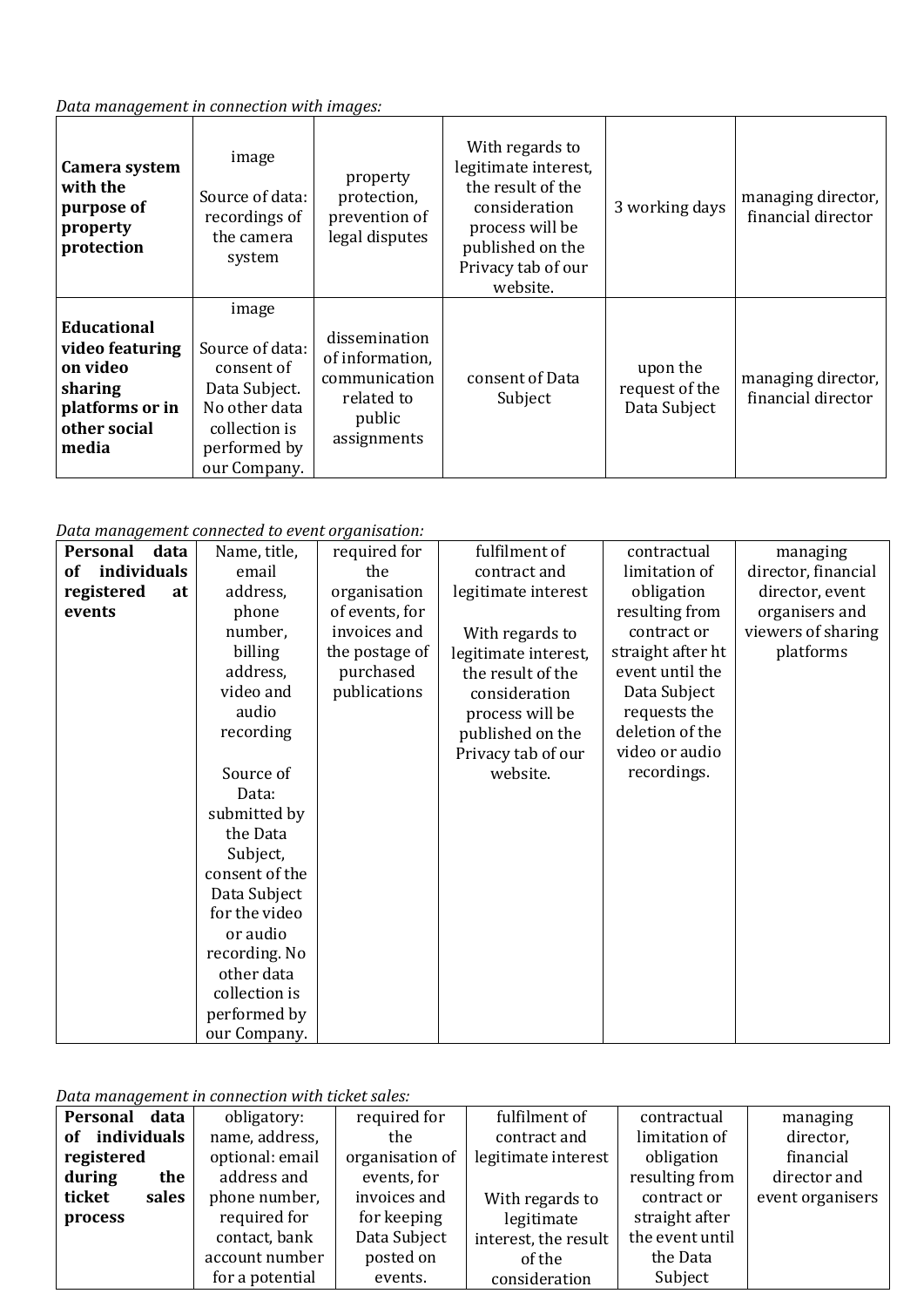| refund           | process will be    | requests the    |  |
|------------------|--------------------|-----------------|--|
|                  | published on the   | deletion of the |  |
| Source of data:  | Privacy tab of our | video or audio  |  |
| submitted by     | website.           | recordings.     |  |
| Data Subject. No |                    |                 |  |
| other data       |                    |                 |  |
| collection is    |                    |                 |  |
| performed by     |                    |                 |  |
| our Company.     |                    |                 |  |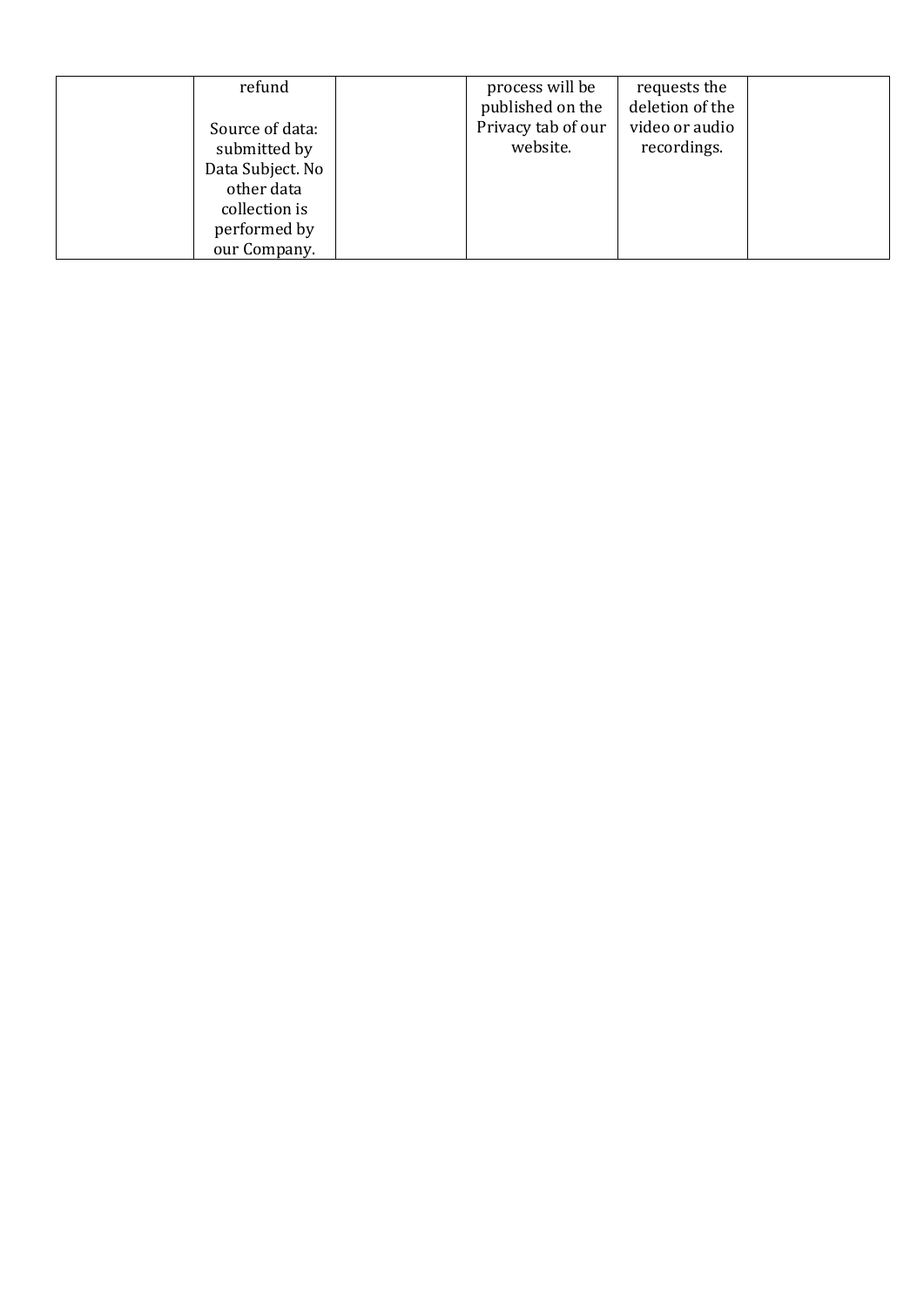In relation to the above data management policy, the Company, as Data Controller, draws attention to the fact that without the Data Subject's submission of data, which can be interpreted as a legal obligation or the preparation or fulfilment of a contract or as a requirement for the provision of a specific service, the specific service cannot be provided.

# **3. Entities the Data Subject's personal data are shared with**

While meeting the data management objectives described in this document - in relation to the processing of the Data Subject's personal data -, the Data Controller may engage a data processor in certain data management operations, and thus may transmit the Data Subject's personal data to other recipients. The following table shows the data processing and recipient data processing (in particular, the data processors employed) used by the Data Controller. More detailed information can be found in the Privacy Policy tab on the website [www.concertobudapest.hu/adatvedelmi](http://www.concertobudapest.hu/adatvedelmi-tajekoztato)[tajekoztato,](http://www.concertobudapest.hu/adatvedelmi-tajekoztato) or the personnel of the Data Controller will provide you with further information in person.

| Supplier/con-<br>tractor                                                         | <b>Comment</b>                          | Data transfer                                                                                                                                                                      | <b>Detailed</b><br>transfer | <b>Seat</b>                                     | <b>Phone</b><br>number |
|----------------------------------------------------------------------------------|-----------------------------------------|------------------------------------------------------------------------------------------------------------------------------------------------------------------------------------|-----------------------------|-------------------------------------------------|------------------------|
| Vajda and Co.<br>Solicitors'<br><b>Office</b>                                    | legal services                          | In the event of court<br>procedures: customer<br>data, in the event of<br>labour procedures,<br>the necessary<br>personal data                                                     |                             | 1205<br>Budapest,<br>Kossuth L. u.<br>188.      | +36 70 457<br>9243     |
| Csöngedi and<br>Co. Ltd.                                                         | accounting<br>services<br>(bookkeeping) | data made obligatory<br>by legal act for taxes<br>and other<br>contributions                                                                                                       |                             | 1023<br>Budapest,<br>Darázs u. 1.               | $+361350$<br>8467      |
| <b>CFAA</b><br>Corporate<br><b>Finance</b><br><b>Accounting</b><br>and Audit Kft | payroll services                        | data made obligatory<br>by legal act for<br>payroll process of<br>wages and<br>commission fees                                                                                     |                             | 1037<br>Budapest,<br>Lángliliom u.<br>2.14. ép. | +36 30 311<br>6207     |
| <b>Ministry of</b><br>Human<br><b>Capacities</b>                                 | sponsor                                 | data made obligatory<br>by legal act for<br>monitoring of<br>accounting and<br>utilisation of funds<br>from the central state<br>budget                                            |                             | 1054<br>Budapest,<br>Akadémia u.<br>3.          |                        |
| <b>InterTicket</b><br>Ltd                                                        | ticket services                         | data made obligatory<br>by legal act (for<br>issuing invoices)<br>within the framework<br>of system operating<br>services for the sales<br>of concert tickets and<br>subscriptions |                             | 1139<br>Budapest,<br>Váci út 99.                | $+361266$<br>0000      |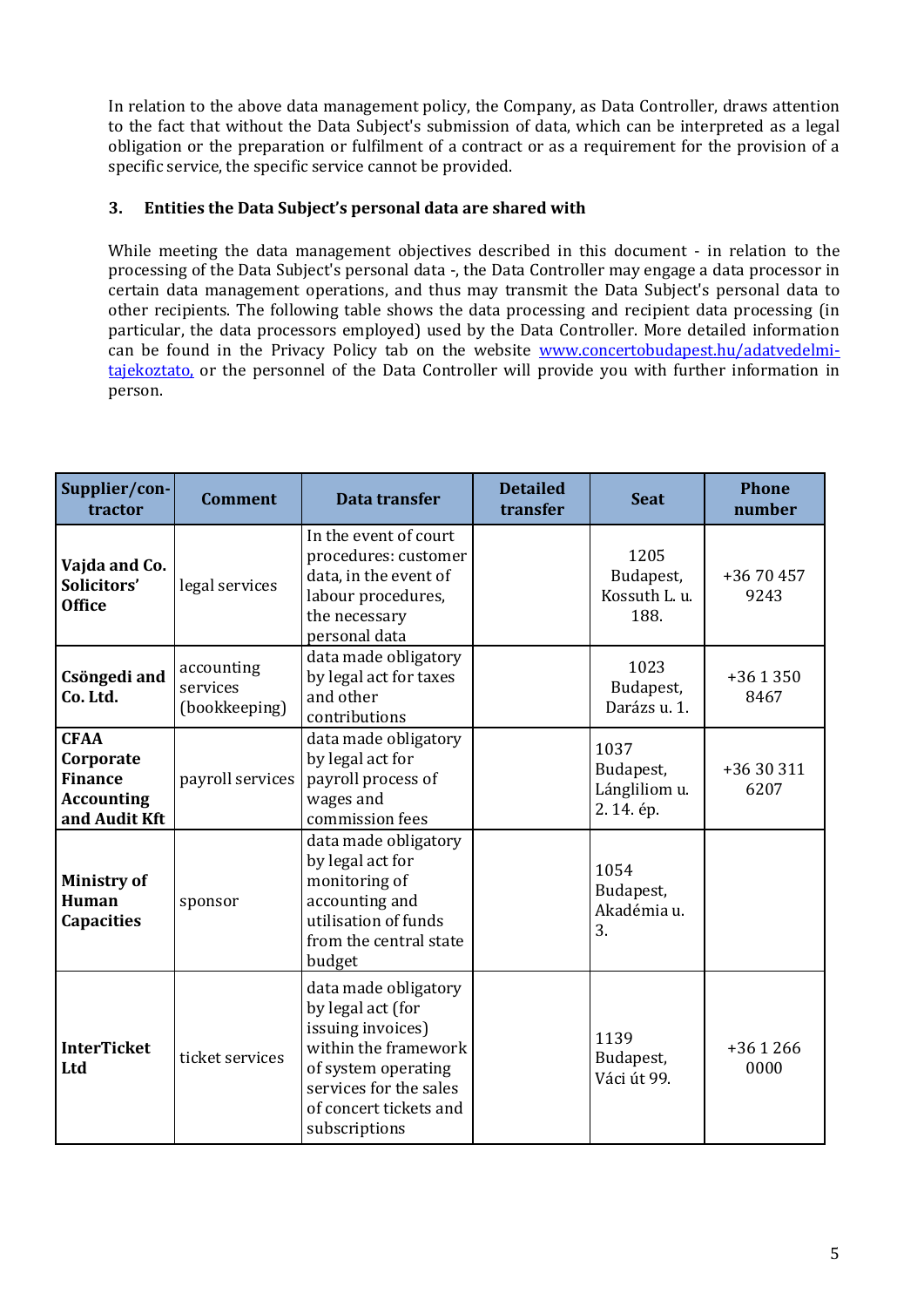In relation to the above, we inform you that your personal data will not be transferred to recipients outside the European Union or those operating outside the European Union.

### **4. Miscellaneous data management**

#### Use of cookies

The website operated by the Company uses cookies, in other words, short data files are placed on the visitor's computer. This allows our websites to recognise the device used by the Data Subject when a connection is re-established between their computer and one of our websites.

Temporary cookies are placed on the visitor's device only during a specific session and are deleted after the session is completed.

We also use permanent cookies on our website that remain on the Data Subject's computer until they delete them.

Life-time of cookies: 1 year

The legal basis for data processing is the consent of the Data Subject, governed by Part 1 a) of Section 6 the GDPR and Part 1 of Section 5 of the Act on Information and Part 4 of Section 13/A of the Act of Electronic Commerce.

#### The Facebook page managed by the Company

Visitors can send comments and messages - thereby providing personal information - on the Facebook page managed by the Company at @concertobudapest.

Scope of data managed: any data provided voluntarily by the Data Subject through their comments, expression of interest and messages.

The legal basis for data processing is the consent of the Data Subject, governed by Part 1 a) of Section 6 the GDPR and Part 1 of Section 5 of the Act on Information.

The Facebook page uses cookies. The operation of the cookies of the Facebook page is independent of the Data Controller.

#### The Instagram page managed by the Company

Visitors can send comments and messages - thereby providing personal information on the Instagram page managed by the Company at @concerto\_budapest.

Scope of managed data: any data provided voluntarily by the Data Subject through their comments, expressions of interest and messages.

The legal basis for data processing is the consent of the Data Subject, governed by Part 1 a) of Section 6 the GDPR and Part 1 of Section 5 of the Act on Information.

The Instagram page uses cookies. The operation of the cookies of the Instagram page is independent of the Data Controller.

#### **5. On Data security**

Personal privacy is ensured by the Data Controller through the following organisational and technical measures: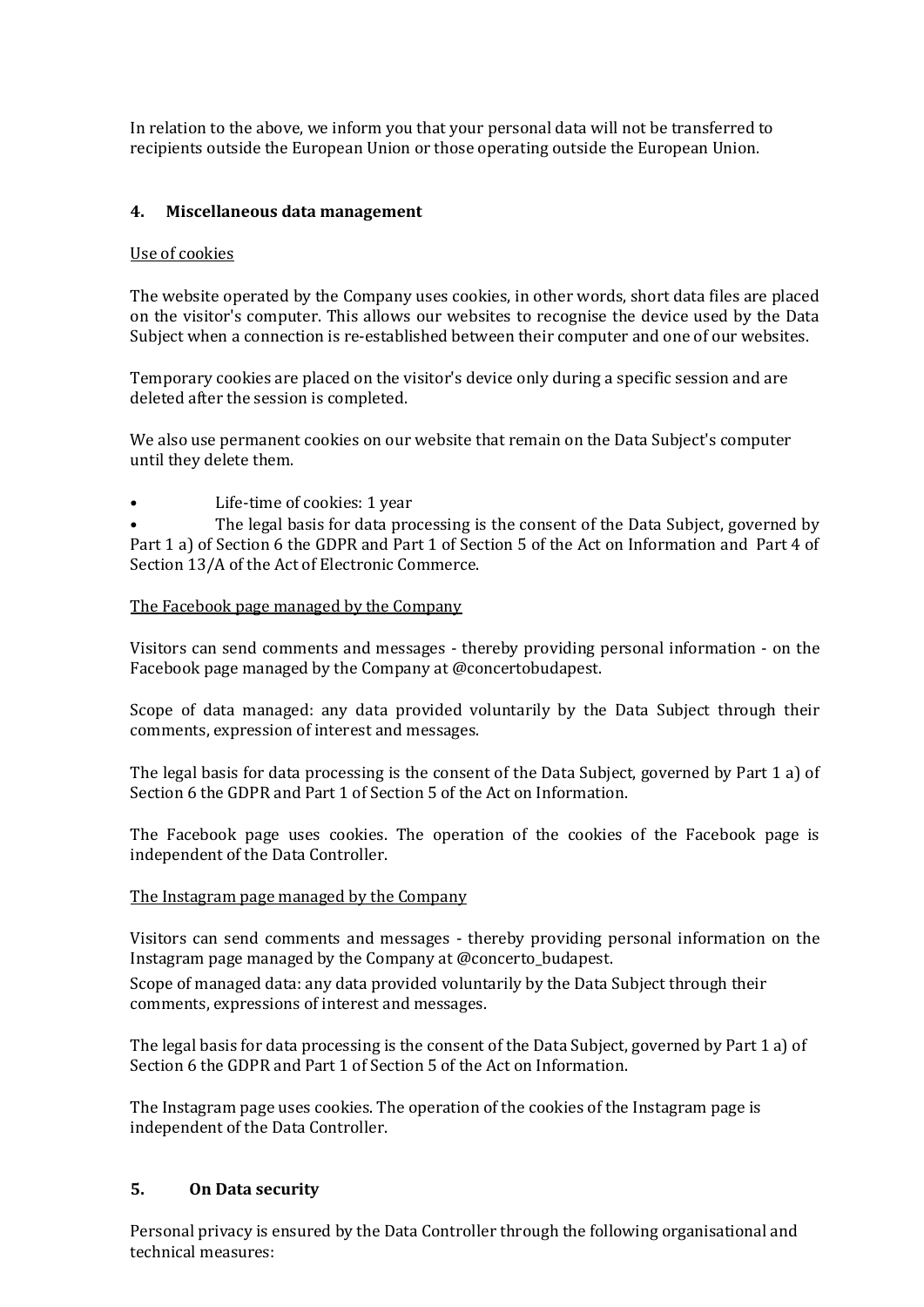• according to the Company's internal regulations, personal data may be accessed only by those staff members whose work activities require the processing of personal data,

The Company has an internal security policy for the potential handling of personal data on paper documents,

• The Company ensures the protection of personal data stored electronically using continuous virus protection processes, firewall and logging activities, which can also be used to verify who and when accessed personal data. These solutions ensure the protection of the IT system against computer fraud and hacking.

The personal data is stored in the Company's internal IT system at its headquarters.

The physical protection of servers storing personal data is ensured by means of security-management solutions.

### **6. Data Subjects' rights and their enforcement**

### **6.1. Measures taken by the Data Controller while Data Subject is exercising their rights**

While exercising the rights of the Data Subject covered by these points, the Data Controller shall notify the Data Subject, without undue delay and by all means, within one month of the receipt of the request, of the measures taken in response to the Data Subject's request. If necessary, taking into account the complexity of the request and the number of requests, this period may be extended by a further two months. The Data Controller shall inform the Data Subject of the extension of the deadline within one month of receipt of the request, indicating the reasons for the delay. If the Data Controller does not take action on the request of the Data Subject, they shall inform the Data Subject without delay, and at the latest within one month of receipt of the request, of the reasons for non-action and of the fact that the Data Subject may lodge a complaint with a supervisory authority and exercise their right of judicial review.

The Data Controller shall provide the information and action free of charge. If the request made by the Data Subject is clearly unfounded or excessive, in particular, because of its repetitive nature, the Data Controller may charge a reasonable fee, taking into account the administrative costs involved in providing the information requested or may refuse to take action in response of the request. The Data Controller is in charge of proving that the request is clearly unfounded or excessive.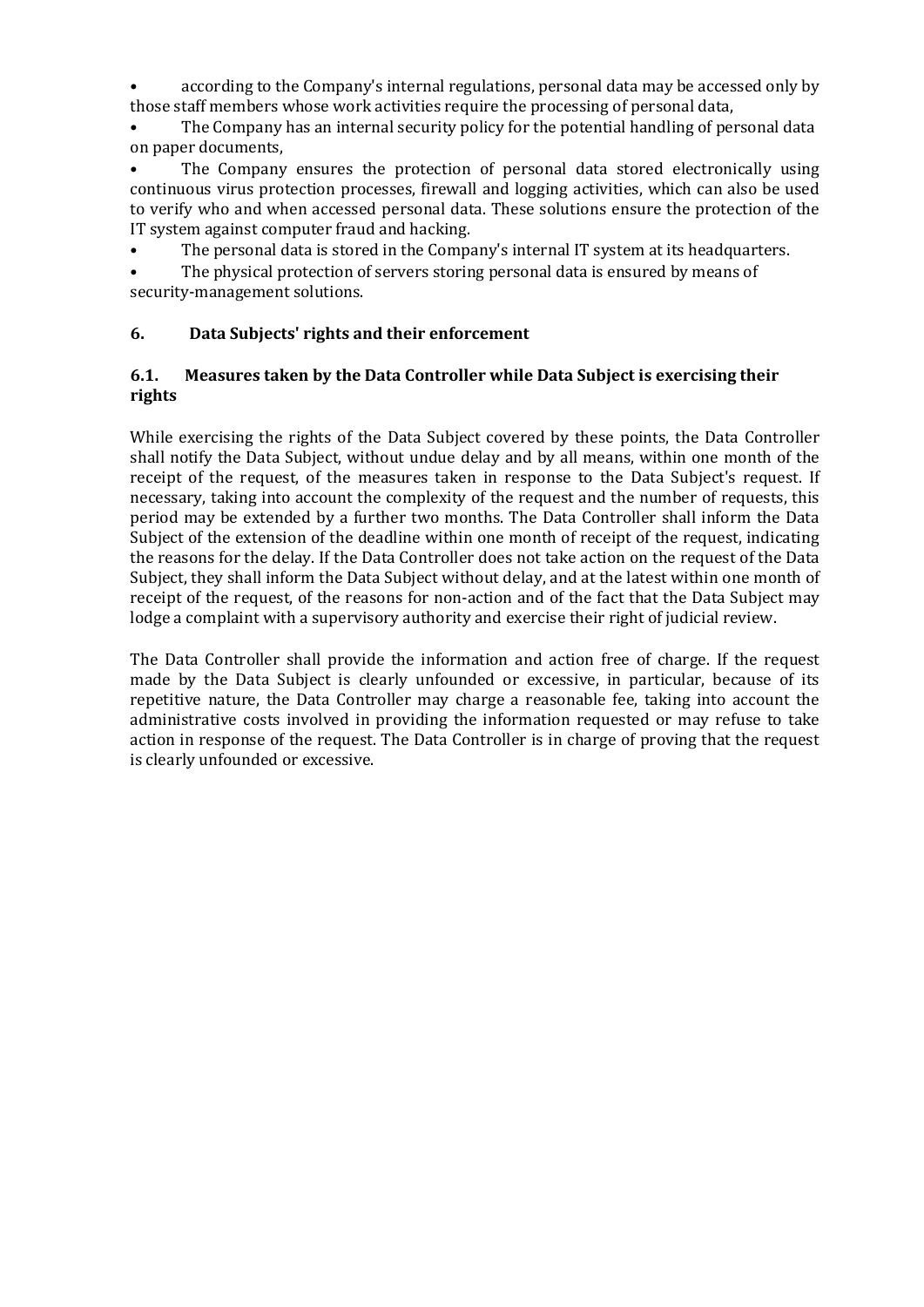If the Data Controller has reasonable doubts as to the identity of the natural person making the request, they may request further information to confirm the identity of the Data Subject.

# **6.2. The Data Subject's Right of Access**

The Data Subject is entitled to receive feedback from the Data Controller as to whether their personal data is being processed. If such a data management process is in progress, the Data Subject is entitled to access personal data and the following information:

- purposes of data management;
- categories of the personal data concerned;

• recipients or categories of recipients to whom personal data have been or will be communicated, including in particular third-country nationals or international organisations;

• if appropriate, the intended duration of the storage of personal data or, if this is not possible, criteria for determining that period;

• the right of the Data Subject to request from the Data Controller the rectification, erasure or limitation of the processing of personal data relating to them and to object to the processing of such personal data;

- the right to lodge a complaint addressed to a supervisory authority;
- if the data were not collected from the Data Subject, all available information regarding their source;

• the fact of automated decision-making, including profiling, and, at least in these cases, comprehensible information on the logic applied and the importance of such data management and its likely consequences for the Data Subject.

The Data Controller shall provide the Data Subject with a copy of the personal data to be processed. For additional copies requested by the Data Subject, the Data Controller may charge a reasonable fee based on administrative costs. If the Data Subject has submitted the request electronically, the information shall be made available in a widely used electronic format, unless otherwise requested by the Data Subject.

#### **6.3. Right to rectification**

The Data Subject shall have the right to have the Data Controller rectify inaccurate personal data relating to them at their request, without undue delay. Taking into account the purpose of data management, the Data Subject is entitled to request - also by a supplementary declaration - the completion of incomplete personal data.

The Data Controller shall inform all recipients of the rectification to whom the personal data has been disclosed unless this proves impossible or requires disproportionate effort. At the request of the Data Subject, the Data Controller shall inform them of the identity of these recipients.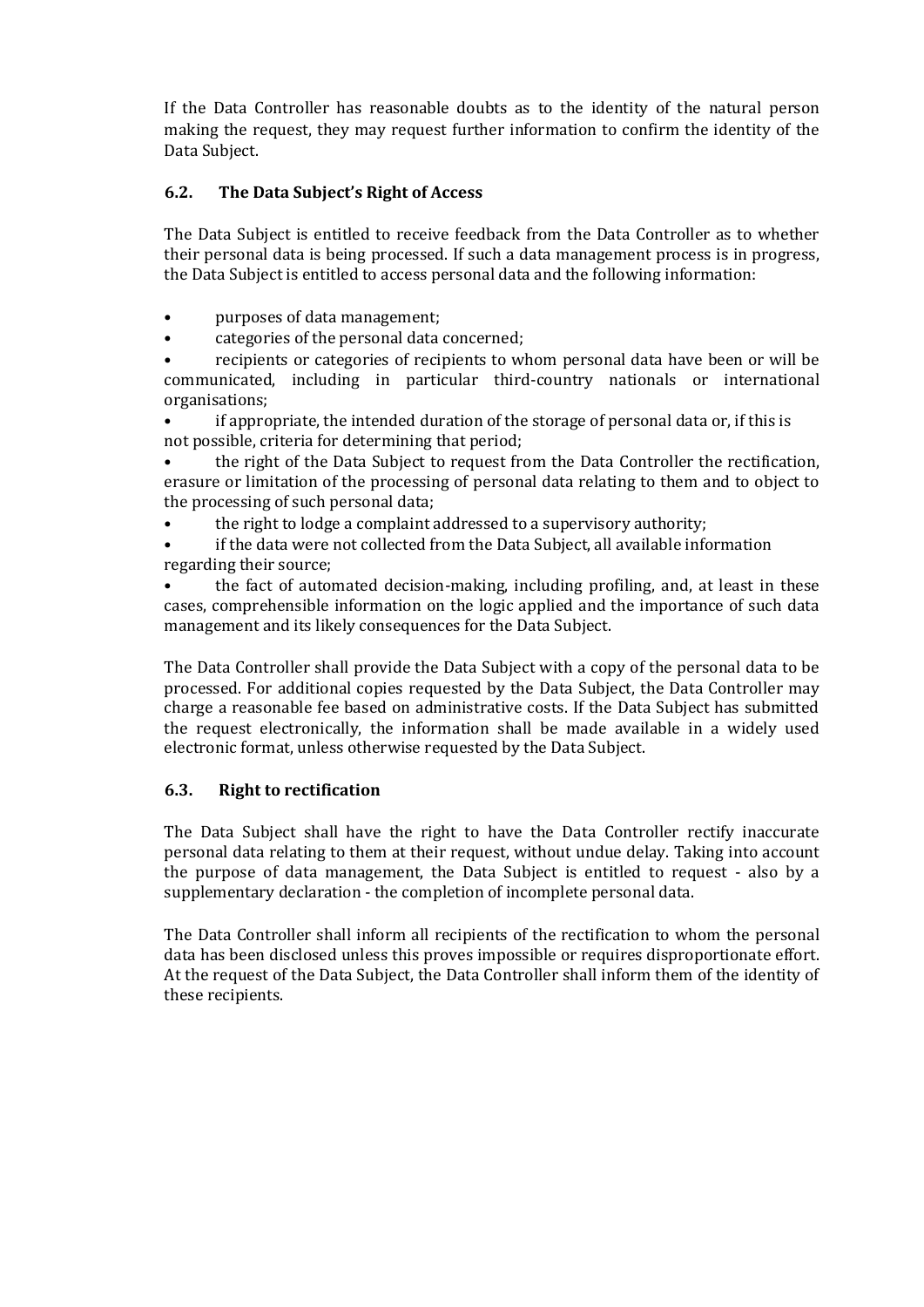# **6.4. Right to deletion ('right to be forgotten")**

The Data Subject shall have the right to have their personal data deleted without undue delay at their request if one of the following reasons prevails:

• personal data are no longer required for the purposes for which they were collected or otherwise handled;

• the Data Subject withdraws the consent on which data management is based, and there is no other legal basis for data management;

• the Data Subject objects to data processing, and there are no legitimate reasons of priority for data processing or for such data processing that can be linked to direct business acquisition;

• personal data was unlawfully processed;

• personal data should be deleted in order to fulfil the legal obligation imposed by the European Union or national law applicable to the Data Controller;

• personal data were collected in connection with offering the provision of information society-related services.

The above rule does not apply, inter alia, if data management is required:

• for the purpose of fulfilling an obligation of personal data management imposed on the Data Controller by the European Union or national law or for the purpose of carrying out a task in public interest or while exercising power of public authority conferred upon them (the Data Controller).

for the submission, enforcement or protection of legal claims.

The Data Controller shall inform all recipients of the deletion to whom the personal data has been disclosed unless this proves impossible or requires disproportionate effort. At the request of the Data Subject, the Data Controller shall inform them of the identity of these recipients.

# **6.5. Right to restricting data handling**

The Data Subject has the right to limit data management at their request if one of the following criteria is met:

• the Data Subject disputes the accuracy of the personal data, in which case the restriction applies to the period that allows the Data Controller to verify the accuracy of the personal data;

• the processing is illegal, and the Data Subject opposes the deletion of the data and instead requests a limitation of their use;

• the Data Controller no longer needs the personal data for the purposes of data processing, but the Data Subject requests them for the submission, validation or protection of legal claims; or

• the Data Subject objected to the processing; in this case, the limitation shall apply to a period for which it is established whether the Data Controller's legitimate reasons prevail over those of the Data Subject.

If data processing is limited, such personal data can be managed - with the exception of storage - only with the Data Subject's consent or the presentation,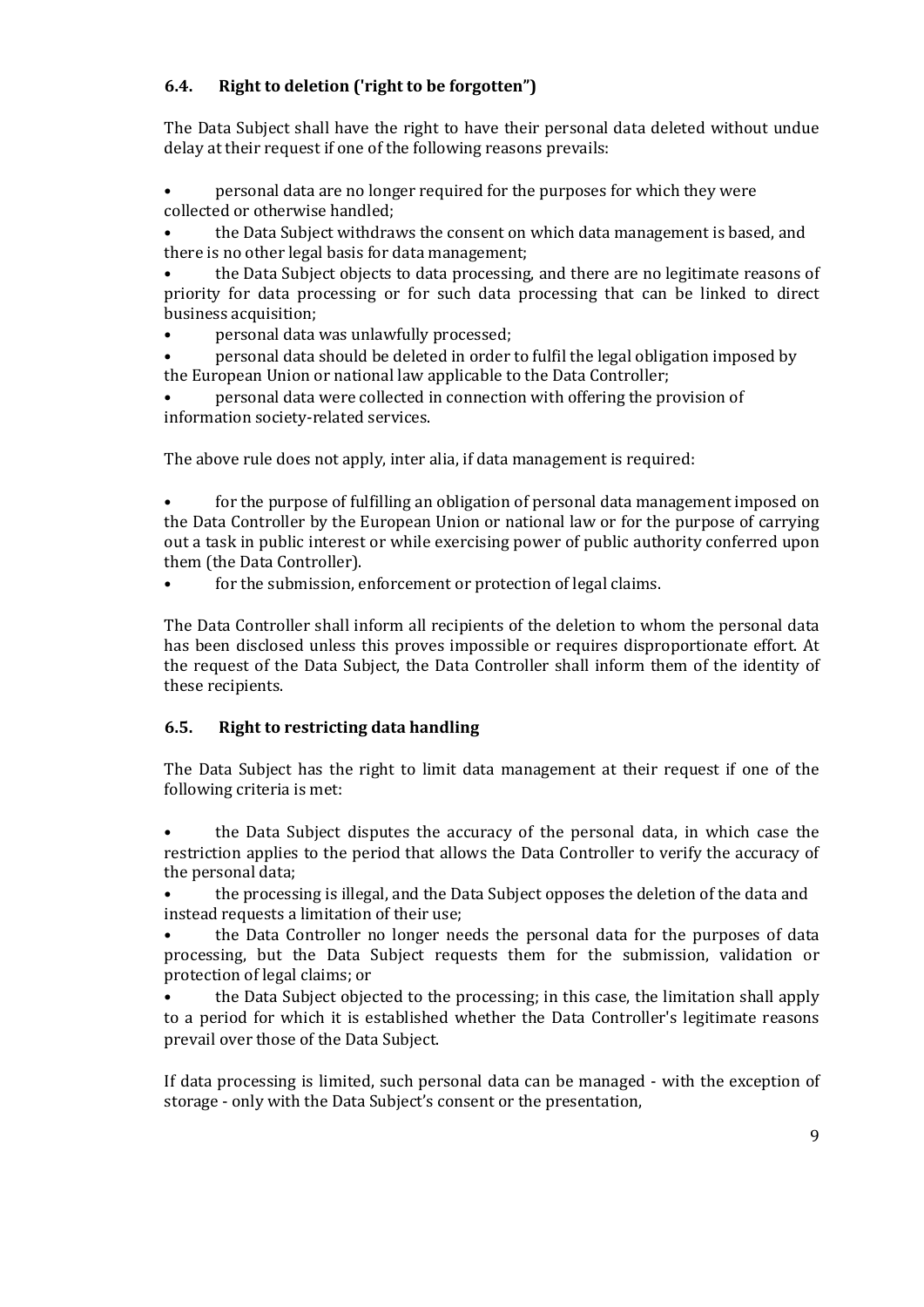enforcement or protection of legal claims or to the protection of the rights of another natural or legal person or in the public interest of the Union or of the Union or of a member state.

The Data Controller shall, in advance, inform the Data Subject - at whose request data management has been restricted pursuant to Section 1 - of lifting the limitation on data management.

The Data Controller shall inform all recipients of the limitation of data management to whom the personal data has been disclosed unless this proves impossible or requires disproportionate effort. At the request of the Data Subject, the Data Controller shall inform them of the identity of these recipients.

### **6.6. Right to data portability**

The Data Subject shall be entitled to receive the personal data relating to them in a machine-readable format, which is structured and widely used by the Data Controller, and to forward such data to another controller, without being prevented from doing so by the Data Controller to which the personal data have been made available, if:

- the processing is based on consent or a contract; and
- the processing of data is carried out in an automated manner.

While exercising the right to data portability under Section 1, the Data Subject shall have the right to request, where technically feasible, the direct transfer of personal data between controllers.

### **6.7. Right to object**

The Data Subject has the right to object at any time to the processing of their personal data if the legal basis is in the legitimate interest of the Data Controller. In this case, the Data Controller ceases to process the personal data unless he proves that processing them is justified by compelling legitimate reasons which take precedence over the interests, rights and freedoms of the Data Subject or is related to the submission, enforcement or protection of legal claims.

If personal data are processed for the purposes of business acquisition, the Data Subject shall have the right to object at any time to the processing of personal data relating to them, including profiling, in so far as it relates to direct marketing. If the Data Subject objects to the processing of their personal data for direct business purposes, personal data shall no longer be processed for this purpose.

#### **6.8. Legal remedies**

In the event of a breach of the Data Subject's rights in connection with data management, they may apply to the court concerned. The court shall have jurisdiction to hear and determine the action. The action may, at the choice of the Data Subject, be brought before the court in charge of the township the Data Subject is a permanent or temporary resident of.

He may also seek redress at: